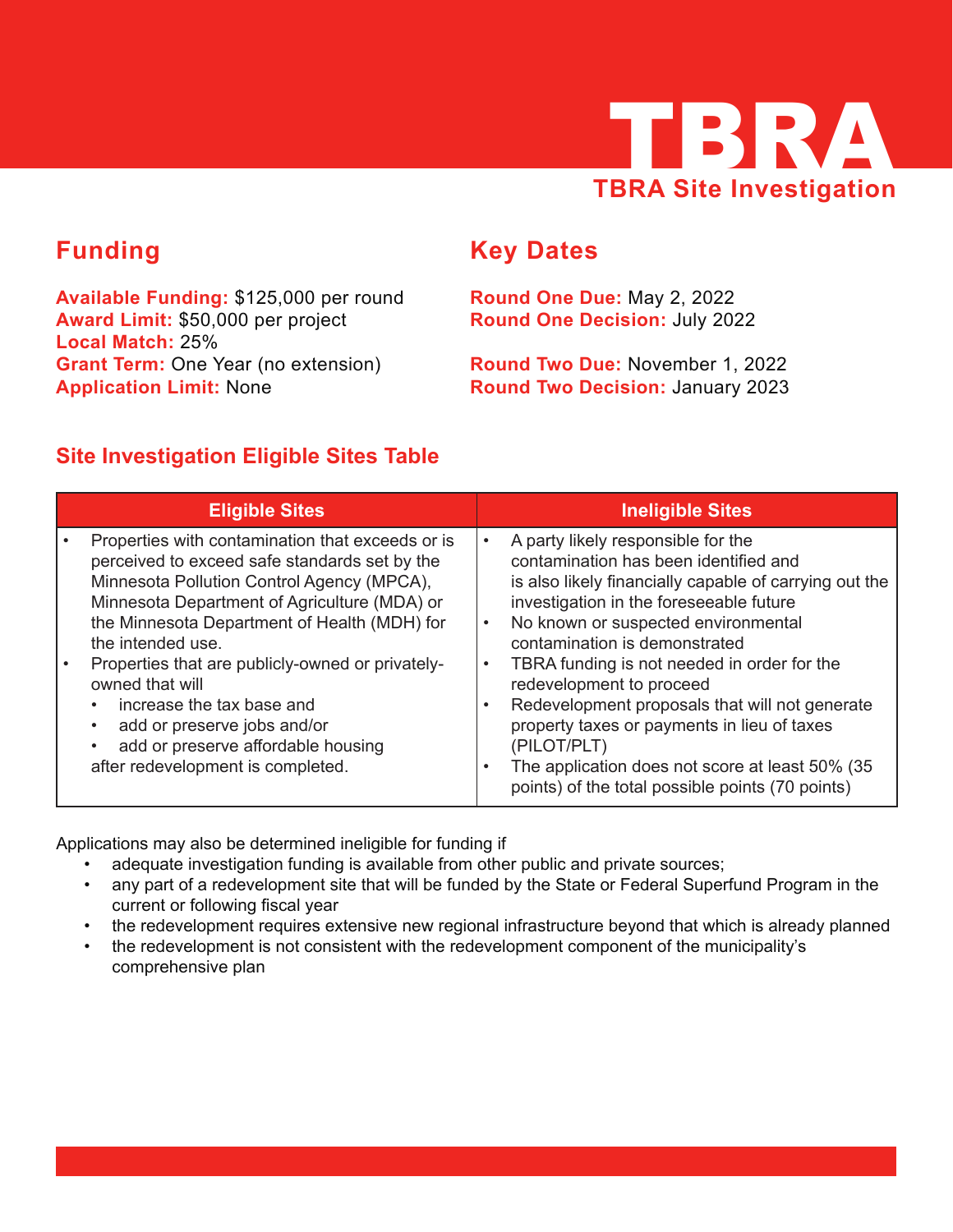# TBRA

## **Site Investigation Eligible Activities Table**

| <b>Eligible Activities</b>                                                                                                                                                                                                                                                                                                                                                                                                                                                                                                    | <b>Ineligible Activities</b>                                                                                                                                                                                                                                                                                                                                                                                                                                                                                                                                                                                                                                              |
|-------------------------------------------------------------------------------------------------------------------------------------------------------------------------------------------------------------------------------------------------------------------------------------------------------------------------------------------------------------------------------------------------------------------------------------------------------------------------------------------------------------------------------|---------------------------------------------------------------------------------------------------------------------------------------------------------------------------------------------------------------------------------------------------------------------------------------------------------------------------------------------------------------------------------------------------------------------------------------------------------------------------------------------------------------------------------------------------------------------------------------------------------------------------------------------------------------------------|
| Creating or updating environmental investigation<br>documents including*<br>Phase I environmental site assessment<br>Phase II environmental site assessment work<br>plans<br>Phase II environmental site assessment<br>$\bullet$<br>Hazardous building materials assessment**<br>Development of a Response Action Plan***<br>$\bullet$<br>Abatement plans<br>$\bullet$<br>Asbestos emissions control plans (ECP)<br>$\bullet$<br>limited demolition (as necessary to assess<br>contamination only)<br>environmental oversight | "soft costs" such as<br>$\bullet$<br>administrative overhead,<br>travel expenses,<br>legal fees,<br>bonds,<br>$\bullet$<br>insurance,<br>permits,<br>licenses or authorization fees,<br>costs associated with preparing grant<br>$\bullet$<br>proposals or applications or bids,<br>applicant's project coordination costs,<br>operating expenses, planning costs, and<br>prorated lease and salary costs.<br>cleanup or abatement costs<br>$\bullet$<br>construction costs (e.g., geotechnical or structural<br>$\bullet$<br>assessments)<br>costs for environmental assessments outside<br>$\bullet$<br>of the redevelopment site (as identified in the<br>application) |

\*The costs for the investigation work incurred within 180 days before the application submission deadline may be considered as matching funds.

\*\*Costs associated with asbestos and lead-based paint assessments must meet state standards established by the Minnesota Department of Health and Minnesota Occupational Safety and Health Administration (OSHA) as well as federal standards including Asbestos Hazard Emergency Response Act (AHERA) and the Toxic Substances Control Act (TSCA) and the EPA Renovation, Repair and Painting Rule.

\*\*\*Response Action Plan (RAP) - and amendments, if any - must be submitted to the MPCA or MDA for the redevelopment being proposed.

The Council considers the following additional factors when reviewing future costs to be paid using grant funds

- In order to minimize the amount of funds needed to replace contaminated soils, applicants are encouraged to design and implement projects in a way that minimizes the amount of backfill needed to replace the contaminated soils (e.g. underground parking, basements). Any underground use must be consistent with the approved RAP.
- Future mitigation costs associated with soil vapor mitigation must be based on data provided that shows soil vapors are over 33 times the MPCA intrusion screening value thresholds.
- Contractor markups for subcontractor costs are eligible but limited to 10% or less.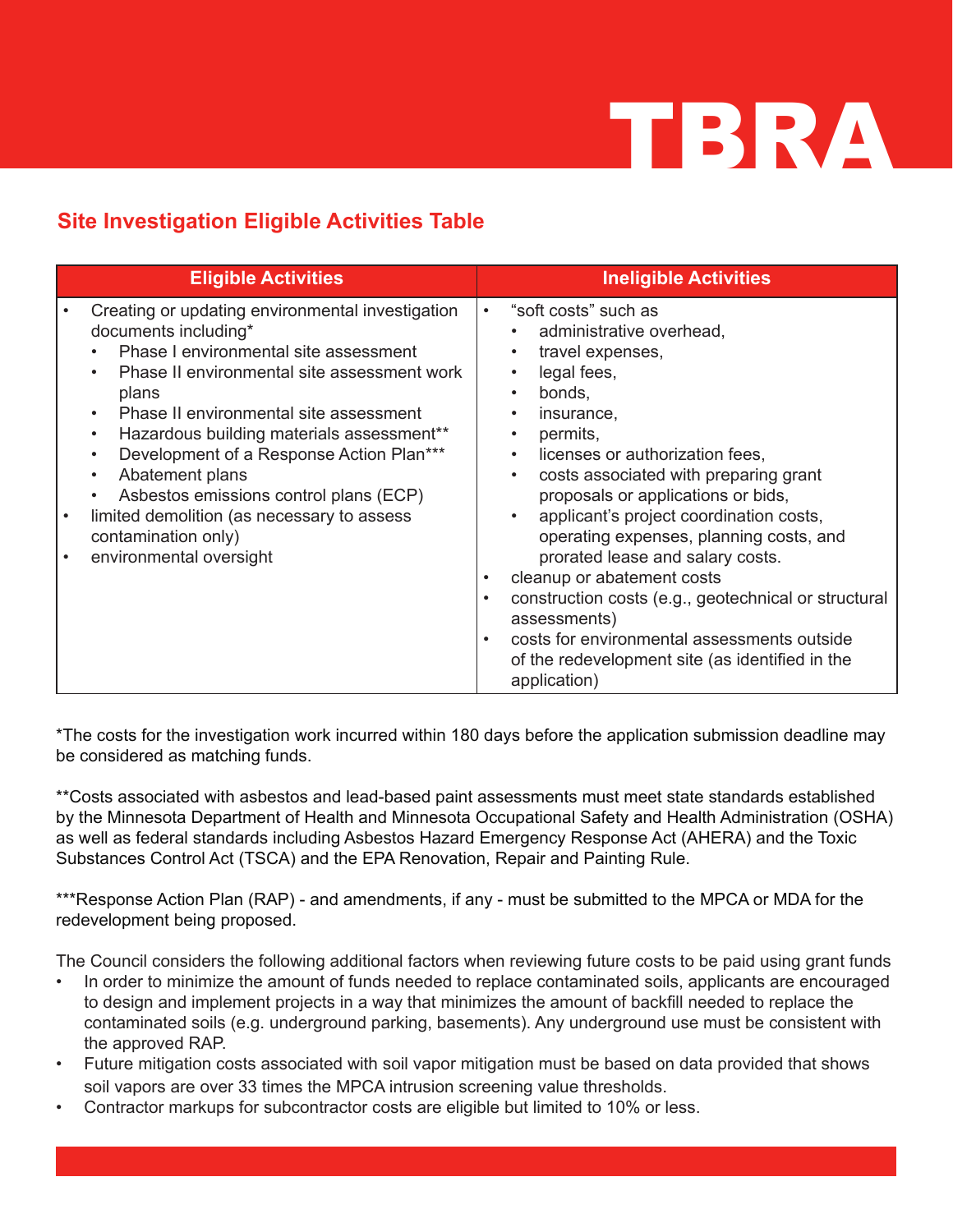

# **Site Investigation Scoring Table**

| <b>What: Proposed Project Outcomes</b> |                                                                                                                                                                                                                   |                         |  |
|----------------------------------------|-------------------------------------------------------------------------------------------------------------------------------------------------------------------------------------------------------------------|-------------------------|--|
| Tax<br>Base                            | Increase to the tax base of the recipient municipality                                                                                                                                                            | 5                       |  |
| Jobs and<br>Housing                    | Create or preserve affordable housing opportunities with priority given to projects that serve<br>populations not currently served by the local housing market and for projects with the deepest<br>affordability | 5                       |  |
|                                        | Create or preserve permanent employment opportunities with priority given to projects with<br>living wage jobs                                                                                                    |                         |  |
|                                        | Develop vacant lots or re-use vacant buildings                                                                                                                                                                    |                         |  |
|                                        | Increase the use of transit and alternatives such as walking or biking                                                                                                                                            | 15                      |  |
| Development<br>Connected<br>Compact,   | Support efficient growth in the region through adaptive reuse, infill development or<br>redevelopment                                                                                                             |                         |  |
|                                        | Demonstrate a market demand for future redevelopment proposals                                                                                                                                                    | 5                       |  |
| Environmental<br>Impact                | Investigate contaminated sites with the greatest potential to improve the environment and<br>reduce risk to human health                                                                                          | 12                      |  |
|                                        | Potential to support equitable environmental protection based on project location and potential<br>impact of exposure                                                                                             | 6                       |  |
| <b>Subtotal Outcomes</b>               |                                                                                                                                                                                                                   | 48                      |  |
|                                        | <b>How: Proposed Project Process</b>                                                                                                                                                                              |                         |  |
| <b>Process</b>                         | Address a residential and/or workforce need that was identified by or with residents or workers<br>most impacted by inequities                                                                                    | $\overline{\mathbf{4}}$ |  |
|                                        | The city is taking steps toward addressing racial and other inequities at the local level,<br>especially efforts to implement equitable development practices                                                     | 3                       |  |
| <b>Subtotal Process</b>                |                                                                                                                                                                                                                   | $\overline{7}$          |  |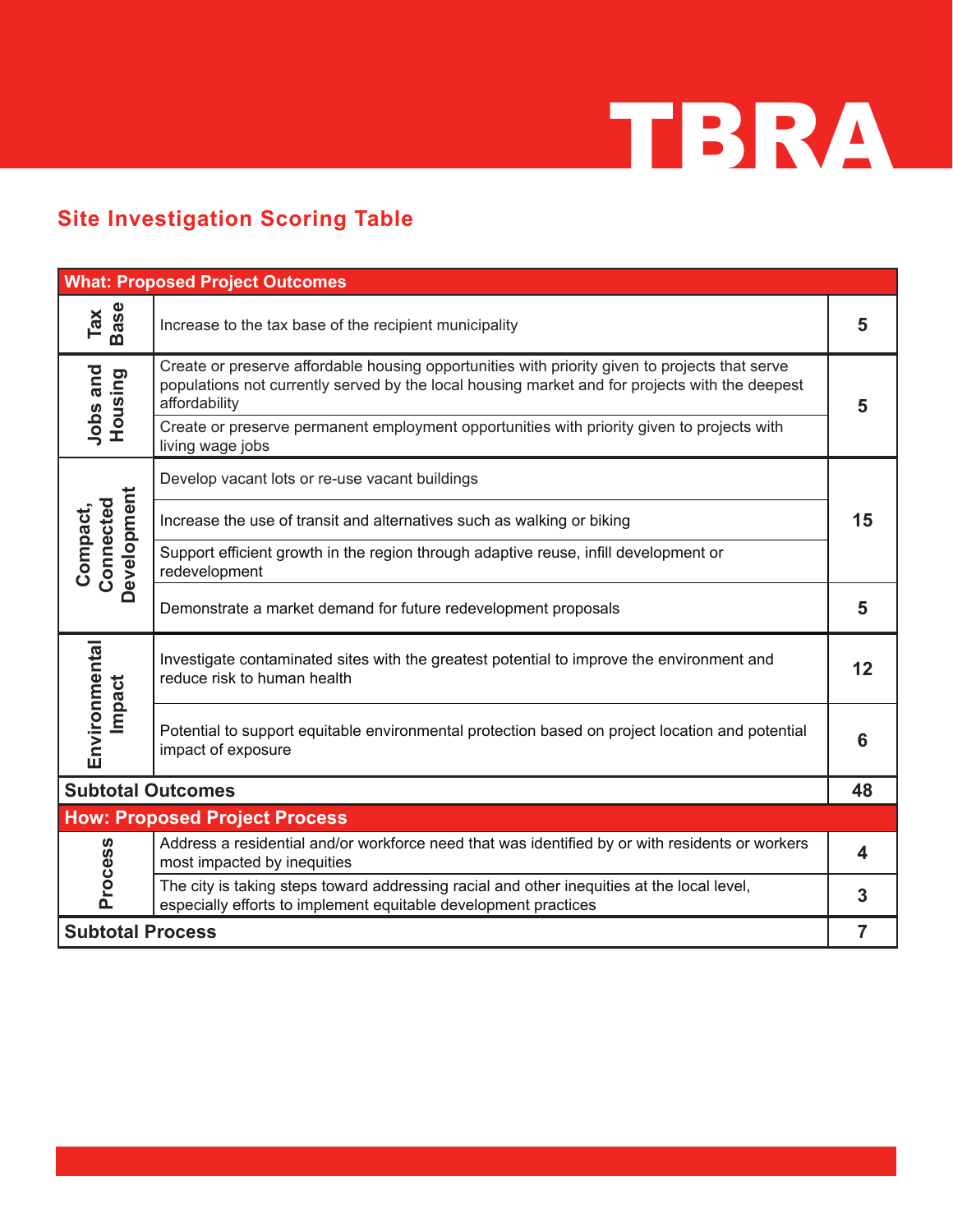

## **Site Investigation Scoring Table Continued**

|                                                              | <b>Who: Proposed Project Team</b>                                                                                                                                                                                                            |    |
|--------------------------------------------------------------|----------------------------------------------------------------------------------------------------------------------------------------------------------------------------------------------------------------------------------------------|----|
|                                                              | Project team's capacity to begin an environmental investigation and commit sources for required<br>matching fund contribution                                                                                                                | 15 |
|                                                              | The team demonstrates a need for public financing                                                                                                                                                                                            |    |
| Capacity                                                     | The project team, including partners, is designed to reflect and be responsive to those under-<br>represented and most impacted by the project; or the predevelopment activities will seek to<br>build such partnerships in a meaningful way |    |
|                                                              | Demonstrate public applicant's capacity to oversee environmental investigations                                                                                                                                                              |    |
| <b>Subtotal Team</b>                                         |                                                                                                                                                                                                                                              | 15 |
| <b>Total</b>                                                 |                                                                                                                                                                                                                                              | 70 |
| Applicants must score at least 35 of the 70 available points |                                                                                                                                                                                                                                              |    |